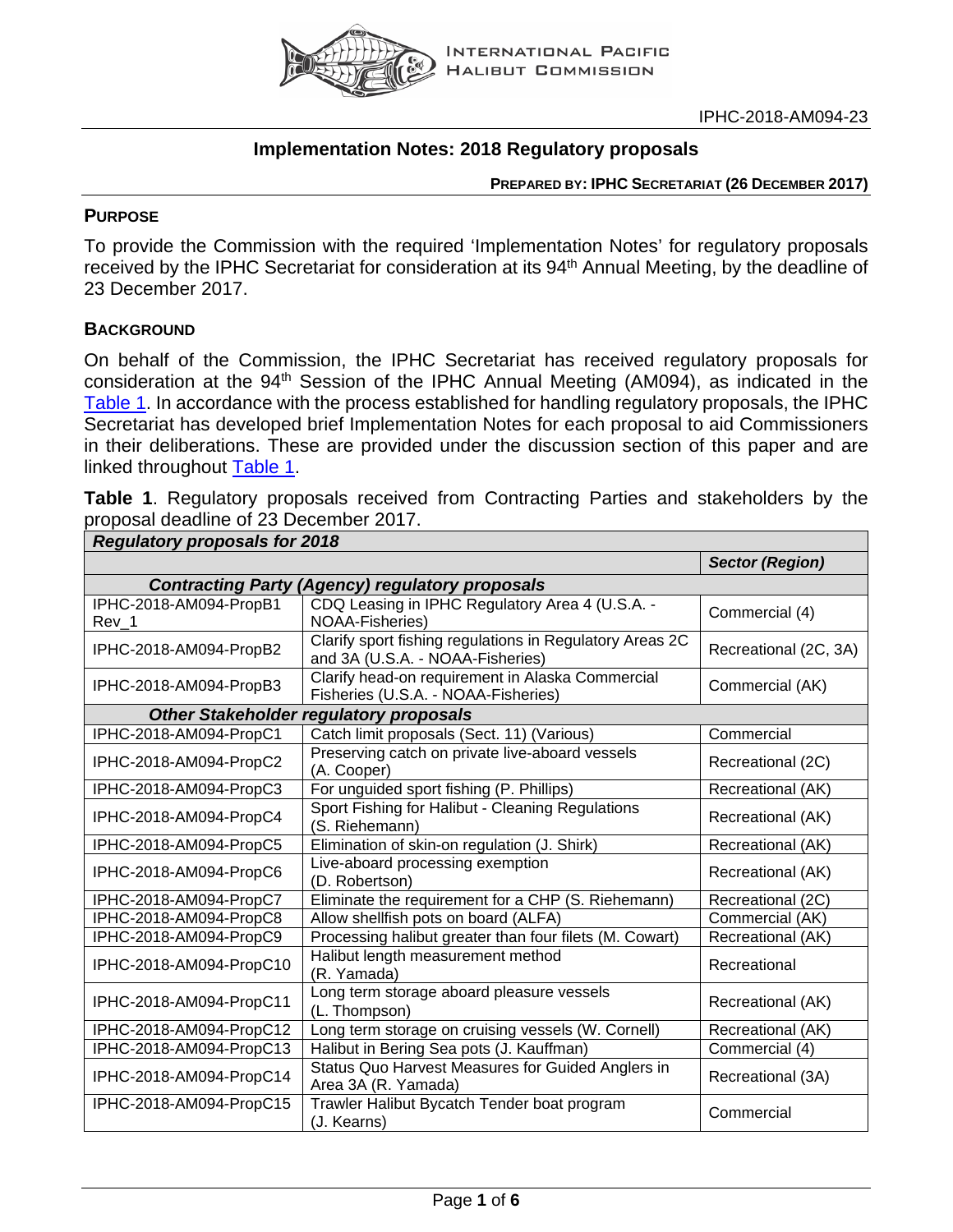### **DISCUSSION**

### *CONTRACTING PARTY (AGENCY) REGULATORY PROPOSALS*

| IPHC-2018-AM094-PropB1 | Leasing IFQ to CDQ groups in IPHC           | Commercial (4) |
|------------------------|---------------------------------------------|----------------|
| l Rev                  | Regulatory Area 4 (U.S.A. - NOAA-Fisheries) |                |

**Suggested action**: The IPHC Secretariat has no objection to this proposed modification of the IPHC Fishery Regulations (2017) and thus, recommends adoption.

| IPHC-2018-AM094-PropB2 | Clarify sport fishing regulations in Regulatory   Recreational (2C,<br>Areas 2C and 3A (U.S.A. - NOAA-Fisheries) | -3A) |
|------------------------|------------------------------------------------------------------------------------------------------------------|------|
|------------------------|------------------------------------------------------------------------------------------------------------------|------|

**Suggested action**: The IPHC Secretariat has no objection to this proposed modification of the IPHC Fishery Regulations (2017) and thus, recommends adoption.

| IPHC-2018-AM094-PropB3 | Clarify head-on requirement in Alaska<br>Commercial Fisheries (U.S.A. - NOAA-<br>Fisheries) | Commercial (AK) |
|------------------------|---------------------------------------------------------------------------------------------|-----------------|
|------------------------|---------------------------------------------------------------------------------------------|-----------------|

**Suggested action**: For the head-on requirement clarifications coming from both PropA4 and PropB3, the IPHC Secretariat recommends adopting the U.S.A. (NOAA-Fisheries) PropB3 regulatory language for paragraphs (5) and (6) of IPHC Regulation Section 17.

## *OTHER STAKEHOLDER REGULATORY PROPOSALS*

| IPHC-2018-AM094-PropC1             | Catch limit proposals (Sect. 11) (Various)                                                      | Commercial |  |  |  |
|------------------------------------|-------------------------------------------------------------------------------------------------|------------|--|--|--|
|                                    | <b>Suggested action:</b> The IPHC Secretariat recommends Commissioners use the harvest decision |            |  |  |  |
|                                    | table, as provided in paper IPHC-2018-AM094-10, as the primary tool to measure the risks of     |            |  |  |  |
| the various catch limit proposals. |                                                                                                 |            |  |  |  |

| IPHC-2018-AM094-PropC2 | Preserving catch on private live-aboard<br>vessels (A. Cooper) | Recreational (2C) |
|------------------------|----------------------------------------------------------------|-------------------|
|------------------------|----------------------------------------------------------------|-------------------|

The proposal suggests a new paragraph for Section 28 of the regulations and includes suggested measures to track retained Pacific halibut by logging each catch with location caught, measuring each fish (length or weight), state issued license information of the angler, and photographing of each fish prior to processing.

The IPHC Secretariat has concerns regarding compliance with possession and bag limits in response to this regulatory proposal. The options of logbook or photo documentation do not satisfy these concerns.

**Suggested action**: As this regulation (IPHC Regulation 28(1)(d)) is important for enforcement purposes, the IPHC Secretariat recommends that the Commission does not adopt this proposal at this time. Further discussion with enforcement agencies is required.

| IPHC-2018-AM094-PropC3 | For unguided sport fishing (P. Phillips) | Recreational (AK) |
|------------------------|------------------------------------------|-------------------|
|------------------------|------------------------------------------|-------------------|

This proposal would require logbook-style record keeping and reporting requirements for unguided recreational fisheries in Alaska.

The IPHC Secretariat supports improved recordkeeping and reporting from the non-charter recreational sector. Record keeping and reporting would need to be coordinated with the Alaska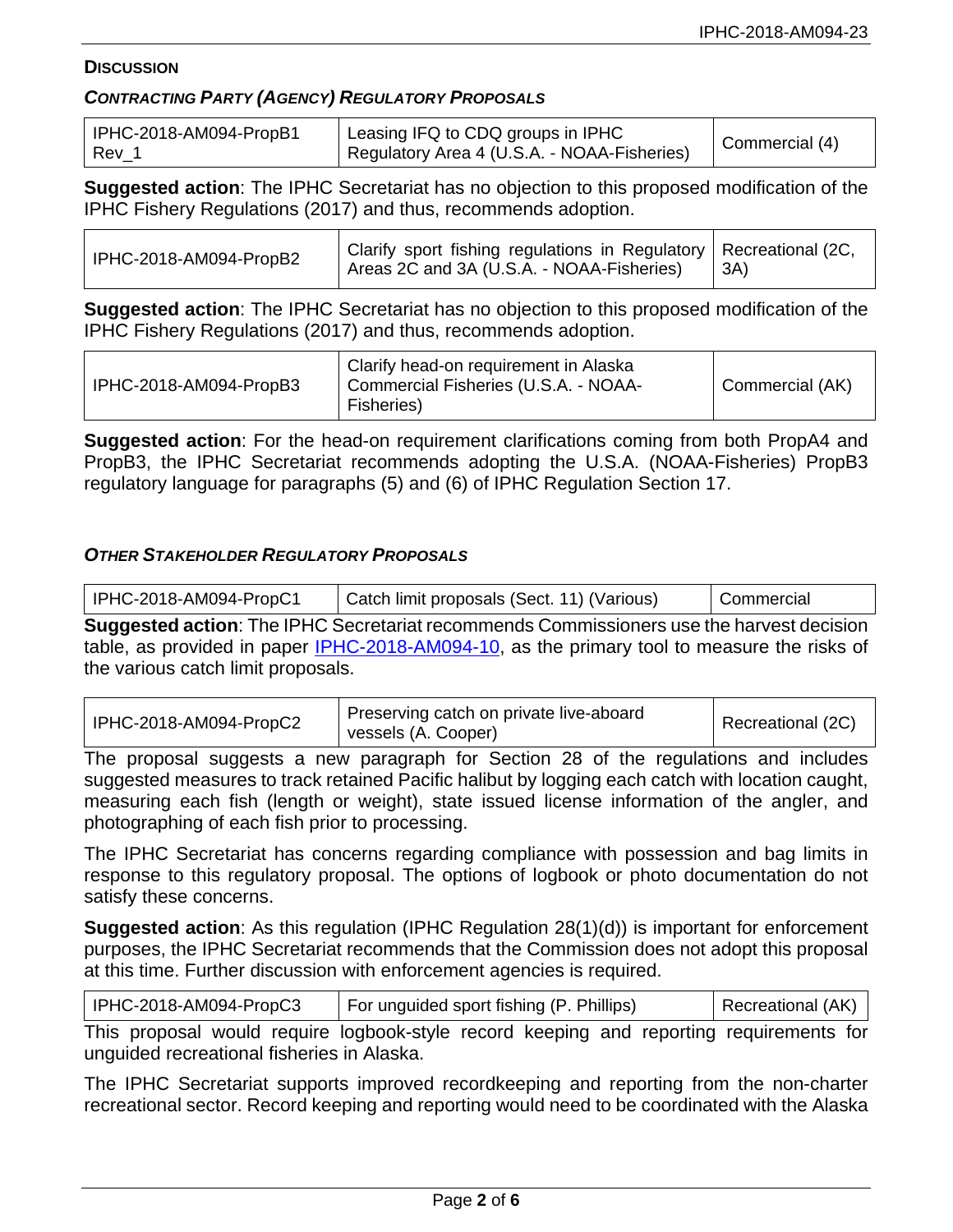Department of Fish and Game (ADFG), NMFS, and the North Pacific Fishery Management Council (NPFMC).

**Suggested action**: Indicate that the authors should forwarded their proposal to the NPFMC for further consideration.

| IPHC-2018-AM094-PropC4 | <sup>1</sup> Sport Fishing for Halibut - Cleaning<br>Regulations (S. Riehemann) | Recreational (AK) |
|------------------------|---------------------------------------------------------------------------------|-------------------|
|------------------------|---------------------------------------------------------------------------------|-------------------|

The proposal suggests adding "*unless preserved*" or "*unless preservation facilities are aboard*" to paragraph (1)(d) of Section 28 of the regulations where the required condition of recreational caught Pacific halibut onboard the vessel are detailed.

The IPHC Secretariat has concerns regarding compliance with possession and bag limits in response to this regulatory proposal.

**Suggested action**: As this regulation (IPHC Regulation 28(1)(d)) is important for enforcement purposes, the IPHC Secretariat recommends that the Commission does not adopt this proposal at this time. Further discussion with enforcement agencies is required.

| IPHC-2018-AM094-PropC5 | Elimination of skin-on regulation (J. Shirk) | Recreational (AK) |
|------------------------|----------------------------------------------|-------------------|
|------------------------|----------------------------------------------|-------------------|

The proposal suggests removing the requirement for skin on all pieces of Pacific halibut in paragraph (1)(d) of Section 28 in the regulations.

The IPHC Secretariat has concerns regarding compliance with possession and bag limits in response to this regulatory proposal. However, it is not the IPHC's intention to require the entire fillet to be with 'skin attached'. As is the case in numerous fisheries globally, a smaller size of naturally attached skin on each piece of Pacific halibut (only require enough skin to determine that the fillets are from a Pacific halibut and which side) is all that is required to determine that a fillet is from a Pacific halibut and whether it is from the ventral (light) or dorsal (dark) side. This is sufficient to enforce the applicable Pacific halibut bag and possession limits.

**Suggested action**: The IPHC Secretariat recommends the following revised regulatory language for IPHC Regulation Section 28(1)(d):

# *28. Sport Fishing for Halibut—Areas 2C, 3A, 3B, 4A, 4B, 4C, 4D, 4E*

*(1) In Convention waters in and off Alaska:*

*…*

*…*

*(d) No person shall possess on board a vessel, including charter vessels and pleasure craft used for fishing, halibut that have been filleted, mutilated, or otherwise disfigured in any manner, except that each halibut may be cut into no more than 2 ventral pieces, 2 dorsal pieces, and 2 cheek pieces, with a patch of skin on each all pieces that is approximately two (2) inches (~5 cm) square, naturally attached.*

| IPHC-2018-AM094-PropC6 | Live-aboard processing exemption<br>(D. Robertson) | Recreational (AK) |
|------------------------|----------------------------------------------------|-------------------|
|------------------------|----------------------------------------------------|-------------------|

The proposal suggests adding "*except pleasure vessels with live aboard accommodations and processing facilities, may process, preserve, maintain and transport halibut on board*" to paragraph (1)(d) of Section 28 of the regulations where the required condition of recreational caught Pacific halibut onboard the vessel are detailed.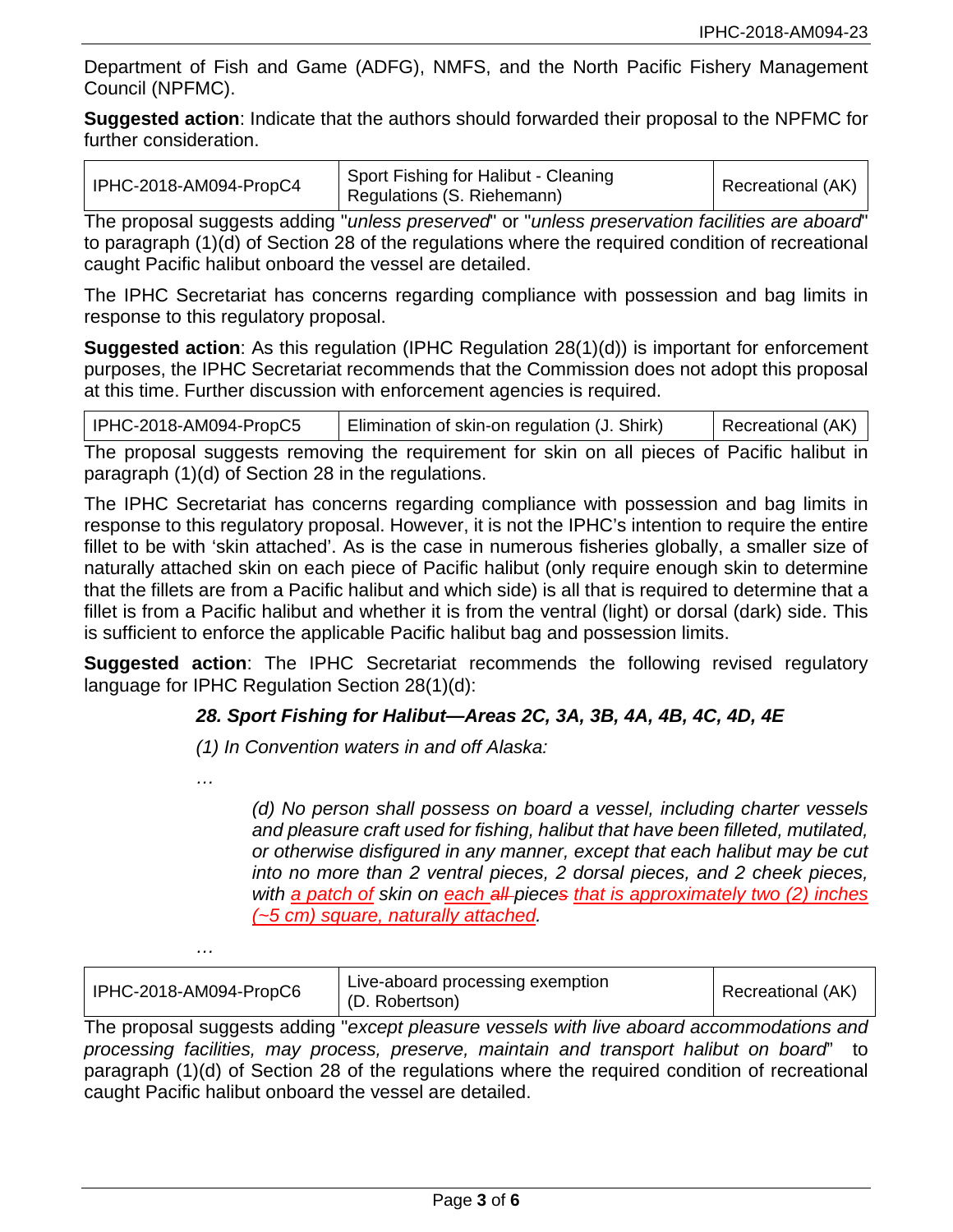The IPHC Secretariat has concerns regarding compliance with possession and bag limits in response to this regulatory proposal.

**Suggested action**: As this regulation (IPHC Regulation 28(1)(d)) is important for enforcement purposes, the IPHC Secretariat recommends that the Commission does not adopt this proposal.

| IPHC-2018-AM094-PropC7 | Eliminate the requirement for a CHP<br>(S. Riehemann) | Recreational (2C) |
|------------------------|-------------------------------------------------------|-------------------|
|------------------------|-------------------------------------------------------|-------------------|

This proposal suggests eliminating the requirement for a Charter Halibut Permits (CHP) for private, crewed vessels that are not available for charter.

CHPs for the recreational fishery in Alaska are not an IPHC Regulation requirement. Any CHP requirements would need to be coordinated with the Alaska Department of Fish and Game (ADFG), NMFS, and the NPFMC.

**Suggested action**: Indicate that the authors should forwarded their proposal to the NPFMC for further consideration.

The IPHC Secretariat supports this regulatory proposal as long as any Pacific halibut caught in the shellfish pots on the trip are tracked and reported.

The Commission may wish to consider whether there should be a limit on the number of shellfish pots onboard during commercial Pacific halibut trips. Suggested regulatory language is included in the proposal, but requires further coordination with Contracting Parties on the description of a shellfish pot.

**Suggested action**: Indicate that the authors should forwarded their proposal to the NPFMC for further consideration, and for the IPHC Secretariat and NOAA-Fisheries to coordinate over the coming year to further clarify the proposal and determine how best to implement it effectively.

| IPHC-2018-AM094-PropC9 | Processing halibut greater than four filets<br>(M. Cowart) | Recreational (AK) |
|------------------------|------------------------------------------------------------|-------------------|
|------------------------|------------------------------------------------------------|-------------------|

The proposal suggests a new paragraph for Section 28 of the regulations and includes suggested measures to track retained Pacific halibut on private live aboard vessels by logging catch record, date stamp photos prior to processing, and labeling of processed packages.

The IPHC Secretariat has concerns regarding compliance with possession and bag limits in response to this regulatory proposal. The options of logbook or photo documentation do not satisfy these concerns. This regulation (IPHC Regulation 28(1)(d)) is important for enforcement purposes.

**Suggested action**: The IPHC Secretariat recommends that the Commission does not adopt this proposal.

| IPHC-2018-AM094-PropC10 | Halibut length measurement method<br>(R. Yamada) | Recreational |
|-------------------------|--------------------------------------------------|--------------|
|-------------------------|--------------------------------------------------|--------------|

This proposal suggests revised language for Section 25(2) where fish measurement procedures are detailed. The proposal suggests replacing "*over the pectoral fin*" with "*under the fish*".

The IPHC Secretariat deems this revision unnecessary. Measurements in a straight line '*over*' and '*under*' the fish would produce the same value.

**Suggested action**: The IPHC Secretariat recommends that the Commission does not adopt this proposal.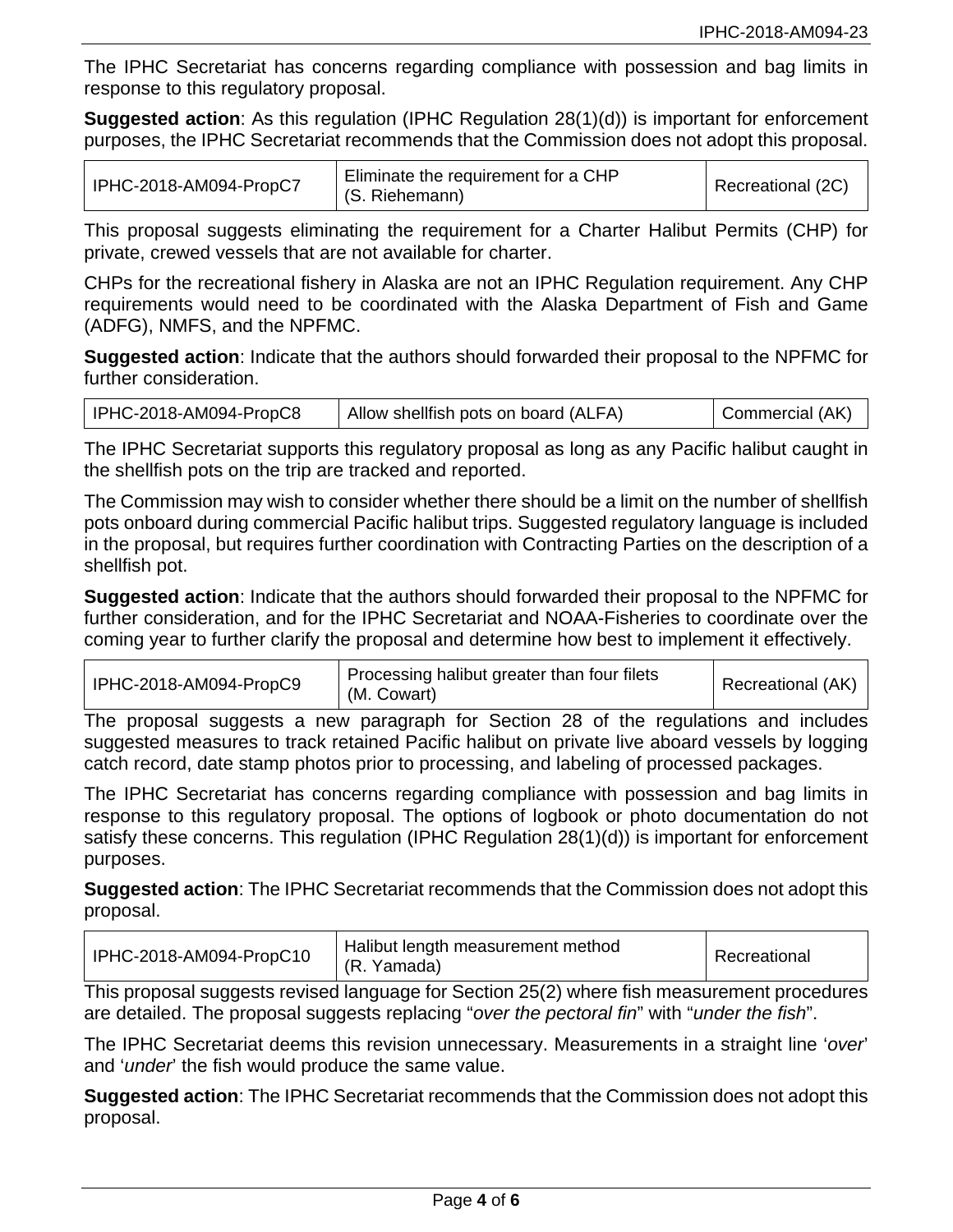| IPHC-2018-AM094-PropC11 | Long term storage aboard pleasure vessels<br>(L. Thompson) | Recreational (AK) |
|-------------------------|------------------------------------------------------------|-------------------|
|-------------------------|------------------------------------------------------------|-------------------|

The proposal suggests adding "*possession does not include preserved fish*" to paragraph (1)(d) of Section 28 of the regulations where the required condition of recreational caught Pacific halibut onboard the vessel are detailed.

The IPHC Secretariat has concerns regarding compliance with possession and bag limits in response to this regulatory proposal.

The proposal secondly suggests adding "*halibut*" to paragraph (1)(e) of Section 28 of the regulations where the gear for recreational caught Pacific halibut onboard the vessel are detailed.

The IPHC Secretariat has concerns regarding compliance with current gear restrictions as nonhalibut gear may catch Pacific halibut. This regulation (IPHC Regulation 28(1)(d)) is important for enforcement purposes.

**Suggested action**: The IPHC Secretariat recommends that the Commission does not adopt this proposal.

| IPHC-2018-AM094-PropC12 | Long term storage on cruising vessels<br>(W. Cornell) | Recreational (AK) |
|-------------------------|-------------------------------------------------------|-------------------|
|-------------------------|-------------------------------------------------------|-------------------|

The proposal suggests adding "*processed (frozen or canned)*" to paragraph (1)(d) of Section 28 of the regulations where the required condition of recreational caught Pacific halibut onboard the vessel are detailed. The proposal includes suggested measures to track retained Pacific halibut by logging each catch with date, time, and location caught, measuring each fish (length), state issued license information of the angler, documented proof of the vessel functioning as the angler's domicile, and photographing of each fish prior to processing with date/time stamp and processed fish packages must be marked to correspond to log information and photograph.

The IPHC Secretariat has concerns regarding compliance with possession and bag limits in response to this regulatory proposal. The options of logbook or photo documentation do not satisfy these concerns. This regulation (IPHC Regulation 28(1)(d)) is important for enforcement purposes.

**Suggested action**: The IPHC Secretariat recommends that the Commission does not adopt this proposal.

| IPHC-2018-AM094-PropC13 | Halibut in Bering Sea pots (J. Kauffman) | Commercial (4) |
|-------------------------|------------------------------------------|----------------|
|-------------------------|------------------------------------------|----------------|

The IPHC Secretariat supports this regulatory proposal which is similar to the use of pots in the Gulf of Alaska which started in 2017. IPHC's concern is that any Pacific halibut caught in pots on the trip are tracked and reported.

While this proposal includes suggested IPHC regulatory language, the IPHC Secretariat suggests the following simplified, revised regulatory language for IPHC Regulation Section 19(1), (2):

### *19. Fishing Gear*

*(1) No person shall fish for halibut using any gear other than hook and line gear,*

*(a) except that vessels licensed to catch sablefish in Area 2B using sablefish trap gear as defined in the Condition of Licence can retain halibut caught as bycatch under regulations promulgated by DFO; or*